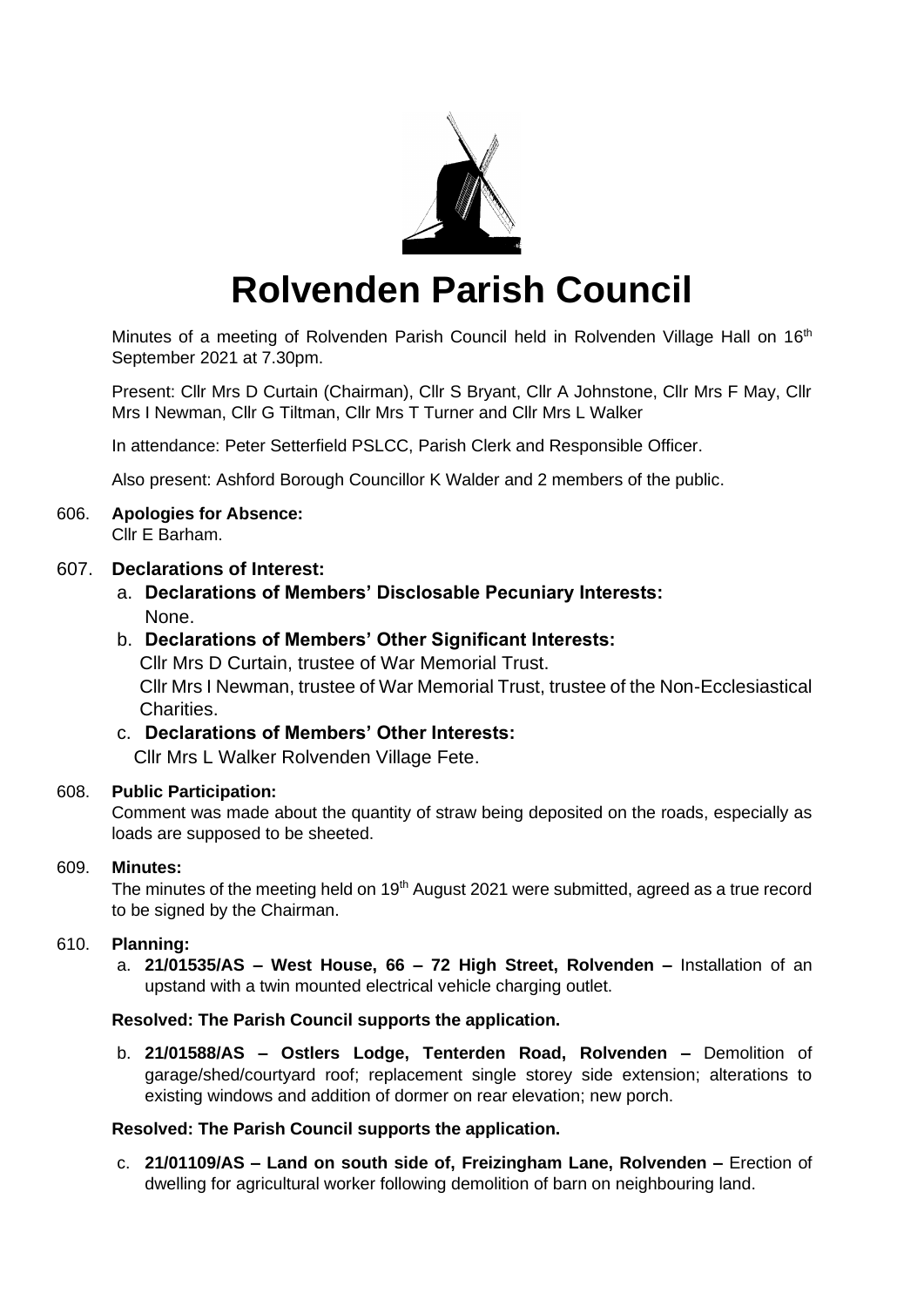**Resolved: The Parish Council supports the application subject to materials being in keeping with the conservation are in which it sits and a condition that the property is registered with Agricultural Occupancy designation.**

# 611. **Finance:**

Schedule of payments:

| Staff costs                 | £955.91                 |
|-----------------------------|-------------------------|
| <b>Litter Picking</b>       | £120.00                 |
| <b>Tompsett Landscaping</b> | £1,510.80 (VAT £251.80) |
| <b>Whitehead Monckton</b>   | £1,332.00 (VAT £222.00) |
| PKF Littlejohn LLP          | £480.00 (VAT £80.00)    |

Councillors Mrs D Curtain and Mrs I Newman verified the entries through the bank account.

# **Resolved:**

- **1. To authorise the payments contained within the schedule.**
- **2. To receive and note Report RPC/21/08.**
- **3. To receive and acknowledge the financial movements for the period 1st April 2021 to 31st August 2021.**

# 612. **Notice of Conclusion of Audit:**

The Parish Council's External Auditor, PKF Littlejohn LLP, have now issued their certificate of conclusion which states:-

*"On the basis of our review of Sections 1 and 2 of the Annual Governance and Accountability (AGAR), in our opinion the information in Sections 1 and 2 of the AGAR is in accordance with Proper Practices and no other matters have come to our attention giving cause for concern relevant legislation and regulatory requirements have not been met.*

*There are no other matters to draw to the attention of the authority."*

## 613. **Pollen Bars:**

The proposals from the Bumble Bee Conservation group are currently awaited, they are due to make a presentation at the open day on 25<sup>th</sup> September.

## 614. **Phone Boxes:**

A revised quote for the works is awaited. A presentation has been made to the funding panel at Ashford Borough Council to obtain grant funding.

## 615. **Stolen Funds:**

Messrs Whitehead Monckton have yet to receive a response from Lloyds Bank and are currently looking at the insurance documentation to see if there is any possibility of a claim here.

## 616. **Land Bequest:**

The Council's solicitor is still awaiting a response from the executors.

# 617. **Other Items for Information:**

The Open Day is on the 25<sup>th</sup> September from 2 to 4 pm, so far 10 groups have responded that they would like to attend.

The street name board for Pixs Lane is missing as is one at Gatefield Cottages.